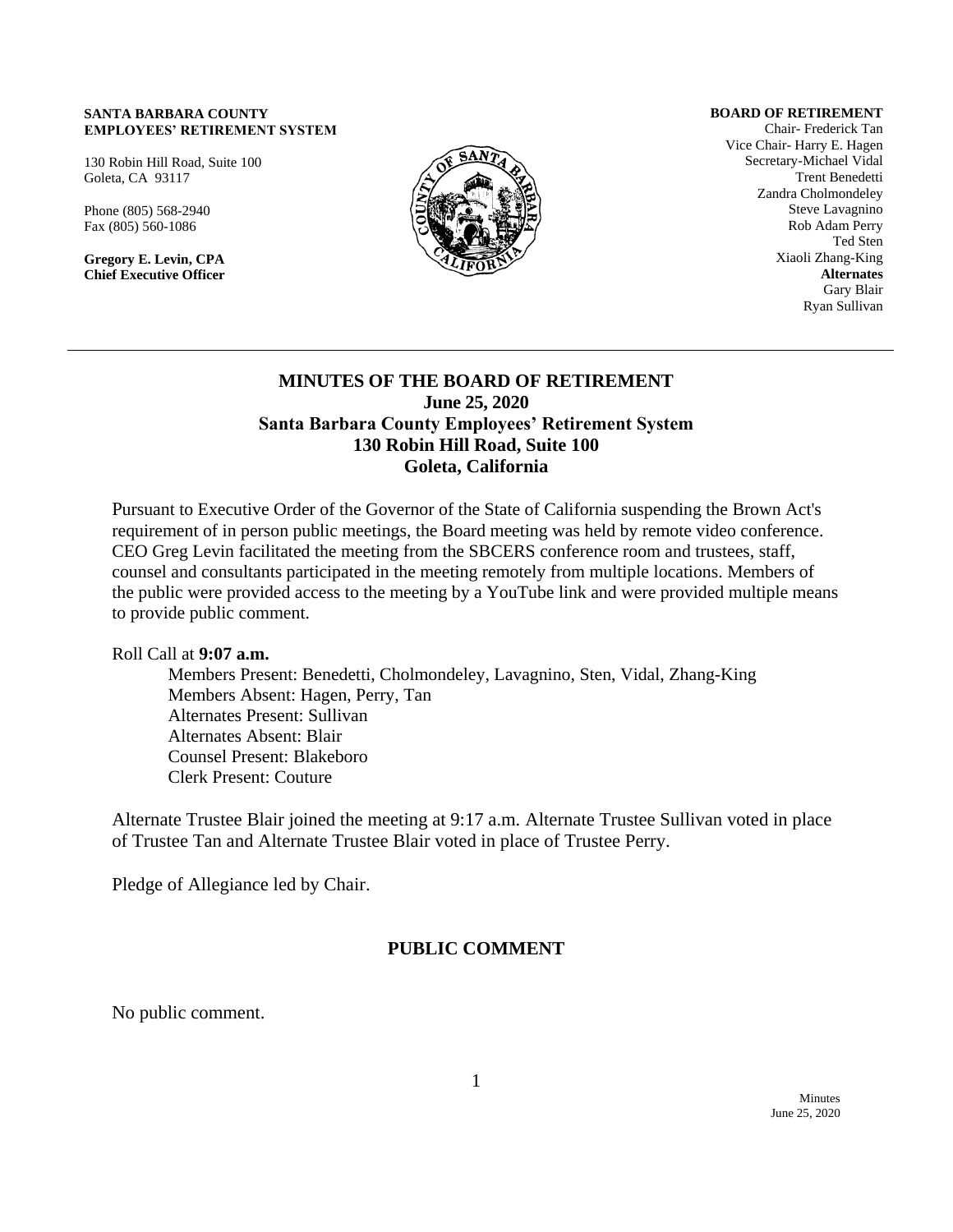## **CONSENT**

### C-1. **Adopt Retirement Report**

|                |                        |                            | <b>Sick Leave</b>                               |                                      |            |
|----------------|------------------------|----------------------------|-------------------------------------------------|--------------------------------------|------------|
|                | <b>Name</b>            | <b>Department</b>          | <b>Total</b><br><b>Service</b><br><b>Credit</b> | <b>Credit</b><br>(incl. in<br>Total) | <b>ARC</b> |
| D              | Nancy Vasquez          | <b>Behavioral Wellness</b> | 5.10282                                         | 0.07091                              |            |
|                | Judy Pfeiffer          | <b>Behavioral Wellness</b> | 11.46051                                        | 0.15627                              |            |
| D <sub>R</sub> | <b>Edward Yates</b>    | <b>County Counsel</b>      | 4.81376                                         | 0.14868                              |            |
|                | Lisa Irwin             | Treasurer                  | 9.48293                                         | 0.02456                              |            |
|                | <b>Richard Royster</b> | Sheriff                    | 5.50886                                         | 0.18130                              |            |
| D              | Satish Batchu          | Public Health              | 5.95860                                         | 0.22883                              |            |

**D**=Deferred **R**=Reciprocal **Dis**. = Disability **Dis. Pend** = Disability Pending

| <b>Beneficiary on</b> | <b>Decedent</b>      |                                    | <b>Retirement</b> | Date of      |
|-----------------------|----------------------|------------------------------------|-------------------|--------------|
| <b>Payroll</b>        | <b>Retiree</b>       | <b>Department</b>                  | Date              | <b>Death</b> |
|                       |                      |                                    |                   |              |
| Margarita Zaske       | <b>Edward Zaske</b>  | <b>Clerk Recorder-</b><br>Assessor | 04/01/2017        | 04/21/2020   |
| Pauline Coleman       | <b>Brian Coleman</b> | <b>Public Health</b>               | 02/22/1999        | 04/23/2020   |
| Pamela Hamp           | Douglas Hamp         | Fire                               | 05/01/2002        | 04/27/2020   |
| David Craig           | Melinda Britz        | <b>Social Services</b>             | 03/31/2003        | 04/11/2020   |

C-2. **Trustee Training Opportunities**—Authorize the attendance of interested trustees at upcoming training events requiring Board pre-approval, as requested.

**MOTION:** Approve items C-1 and C-2.

Motion: Benedetti Second: Lavagnino

Approved by voice vote. Yes: Benedetti, Cholmondeley, Lavagnino, Sten, Sullivan, Vidal, Zhang-King Absent: Hagen, Perry, Tan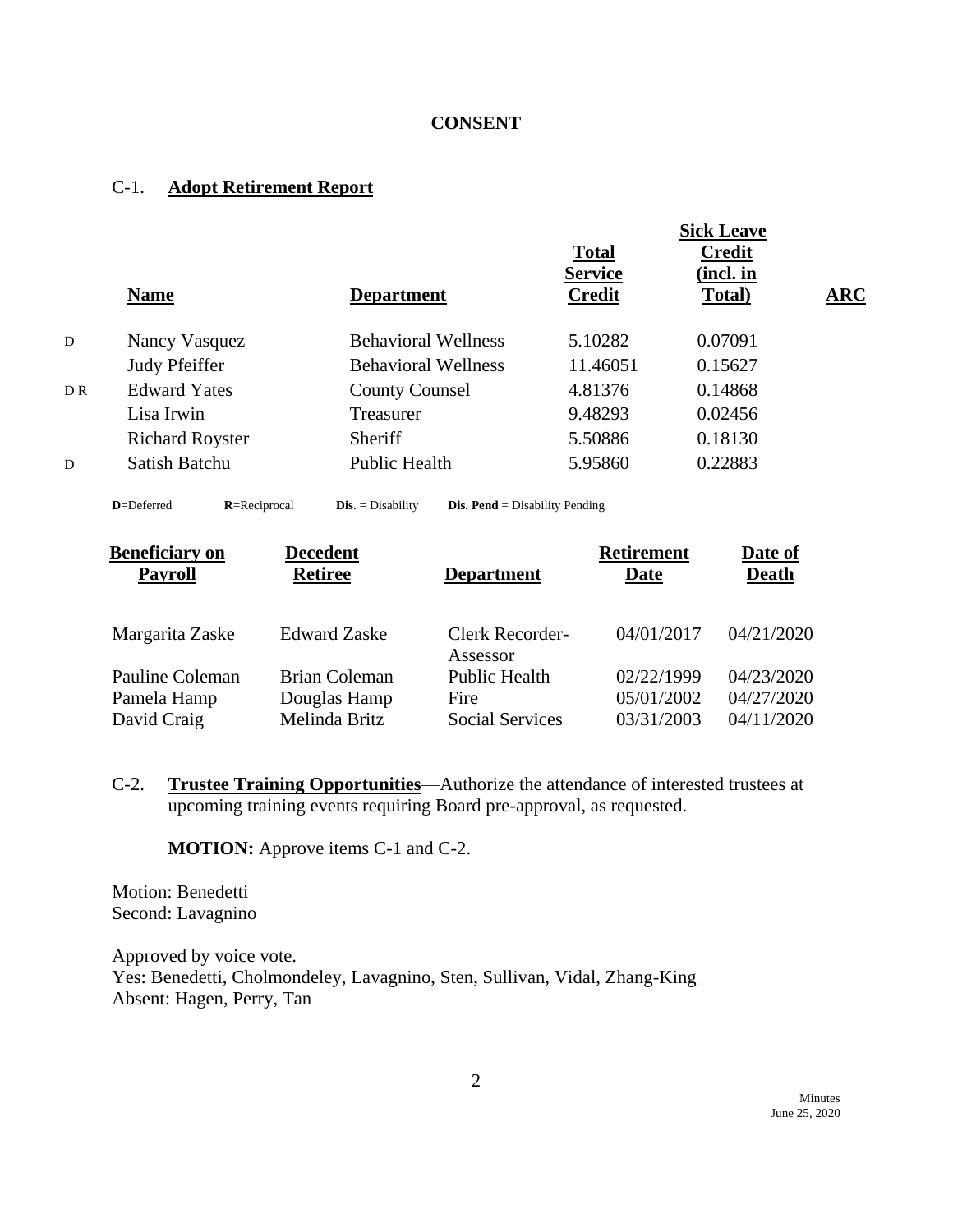#### **DISABILITY RETIREMENT**

D-2. Steve M. Selle, Applicant for Service-Connected Disability Retirement: Grant the application of Steve M. Selle for service-connected disability retirement, subject to timely requested hearing by an interested party.

**DISCUSSION:** Disability Program Manager Cristal Rodriguez presented the item and responded to questions from the Board. The Applicant's counsel, Mike Treger, was present and addressed the Board.

**MOTION:** Grant the application of Steve M. Selle for service-connected disability retirement, subject to timely requested hearing by an interested party.

Motion: Vidal Second: Sten

Approved by voice vote. Yes: Benedetti, Blair, Cholmondeley, Sten, Sullivan, Vidal, Zhang-King Absent: Hagen, Lavagnino, Perry, Tan

D-1. Michael Domingues, Applicant for Non-service-Connected Disability Retirement: Adopt the proposed Findings of Fact, Conclusions of Law and Decision granting Michael Domingues a non-service-connected disability.

**DISCUSSION:** Disability Program Manager Cristal Rodriguez presented the item and responded to questions from the Board.

**MOTION:** Adopt the proposed Findings of Fact, Conclusions of Law and Decision granting Michael Domingues a non-service-connected disability.

Motion: Zhang-King Second: Benedetti

Approved by voice vote. Yes: Blair, Benedetti, Cholmondeley, Lavagnino, Sten, Sullivan, Vidal, Zhang-King Absent: Hagen, Perry, Tan

D-3. Receive and file Disability Retirement Monthly Status Report

The Board took no action.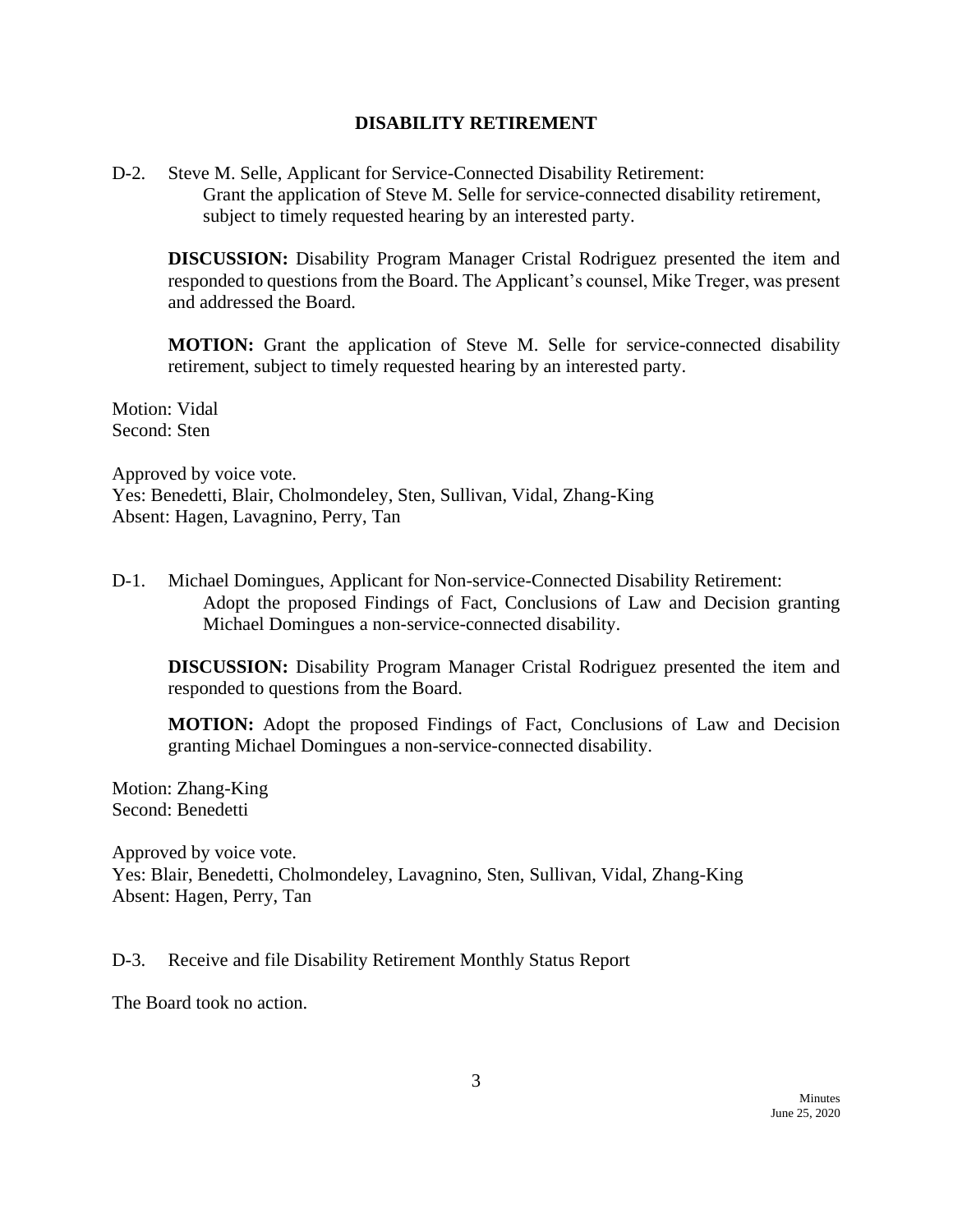#### **OPEN SESSION**

Counsel Blakeboro announced the Board met in Closed Session to discuss items D-1 through D-3 and took actions consistent with staff recommendation.

#### **BOARD**

#### 1. **Referee Selection**—Counsel

Receive presentation from Alan Blakeboro, General Counsel on the five year performance review of disability retirement hearing referees.

**DISCUSSION:** Alan Blakeboro, General Counsel, presented the item and responded to questions from the Board.

**MOTION:** Retain a panel of three referees commencing in 2021 and that current Referees Catherine Harris, Deborah Wissley and Irene Ayala be offered five year contracts for these positions, as recommended by the Operations Committee.

Motion: Sten Second: Blair

Approved by voice vote. Yes: Blair, Benedetti, Cholmondeley, Lavagnino, Sten, Sullivan, Vidal, Zhang-King Absent: Hagen, Perry, Tan

#### 2. **CEO Operations Report**—Gregory E. Levin, CPA CEO

Presentation by Gregory Levin, SBCERS CEO, on significant operational activities of SBCERS.

**DISCUSSION:** Gregory Levin presented the item and responded to questions from the Board.

**MOTION:** Receive and file the Operations Report and approve the Chief Executive Officer as the SACRS Voting Proxy.

Motion: Cholmondeley Second: Blair

Approved by voice vote. Yes: Blair, Benedetti, Cholmondeley, Lavagnino, Sten, Sullivan, Vidal, Zhang-King Absent: Hagen, Perry, Tan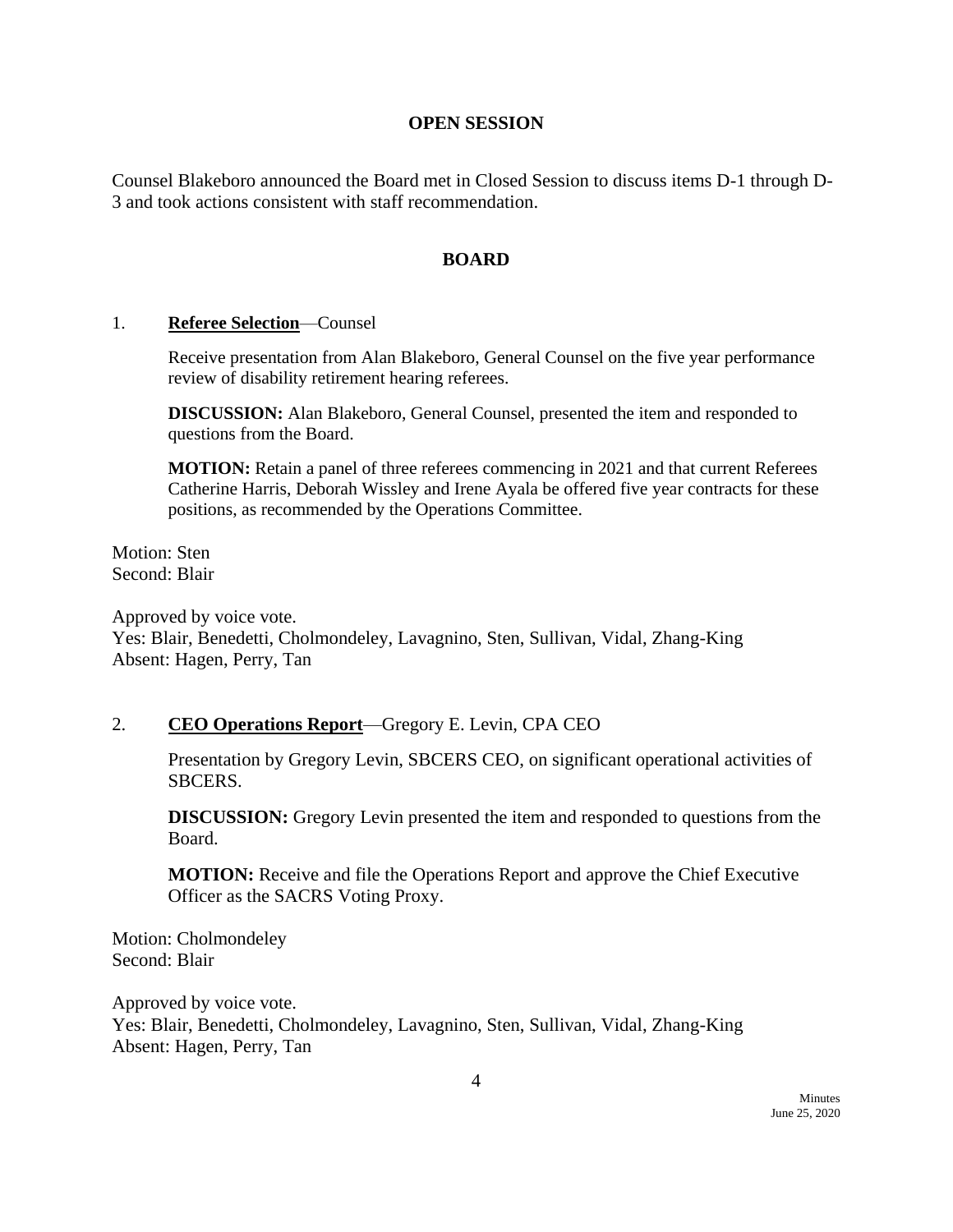## 3. **Fiscal Year Ending June 30, 2021 Budget Second Reading**—Staff

Presentation of the SBCERS Budget for the Fiscal Year Ending June 30, 2021 by Chief Executive Officer Gregory Levin.

**DISCUSSION:** Gregory Levin presented the item and responded to questions from the Board.

**MOTION:** A) Approve the budget for the fiscal year beginning July 1, 2020 and,

- B) Approve Resolution 2020-03 establishing the administrative budget of the System and,
- C) Approve Resolution 2020-04 authorizing position allocation for the System and,
- D) Approve resolution 2020-06 setting compensation for the System CEO for the fiscal year ending June 30, 2021.

Motion: Blair Second: Sten

Yes: Blair, Benedetti, Cholmondeley, Lavagnino, Sten, Sullivan, Vidal, Zhang-King Absent: Hagen, Perry, Tan

## 4. **Elections Policy**—Staff

Presentation from Danielle Couture, Board of Retirement Clerk, on the SBCERS Trustee Elections Policy.

### **DISCUSSION AND ACTION**

**MOTION:** A) Approve the following amendments to the Table of Contents and Section V. A(4) of the Trustee Elections Policy as recommended by the Operations Committee and,

> B) Approve the following amendments to **Section V. B(2)a, Section V. B(2)b, Section VI. A, Appendix A,** and **Appendix B** of the Trustee Elections Policy as recommended by the Operations Committee. The substantive amendments to Section V.B(2)a, Section V. B(2)b, Section VI. A, Appendix A, and Appendix B shall expire for the election following the lifting of the State of Emergency declared by the Governor's Proclamation of a State of Emergency dated March 4, 2020.

Motion: Vidal Second: Zhang-King

Approved by voice vote.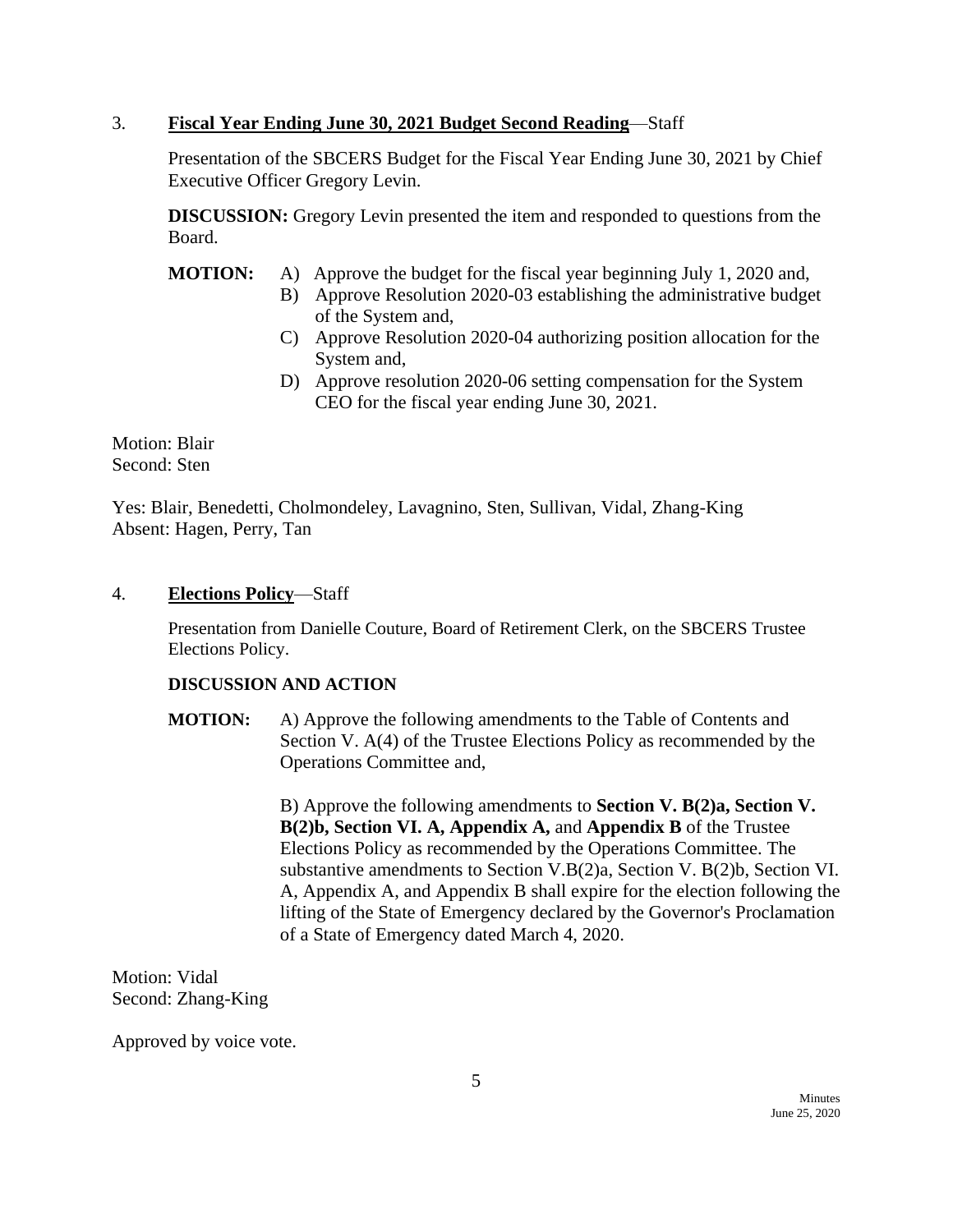Yes: Blair, Benedetti, Cholmondeley, Lavagnino, Sten, Sullivan, Vidal, Zhang-King Absent: Hagen, Perry, Tan

#### 5. **Securities Litigation Policy**—Staff

Presentation from Gregory Levin, CPA CEO and Alan Blakeboro, General Counsel on the Board of Retirement's Securities Litigation Policy.

**DISCUSSION:** Gregory Levin presented the item and responded to questions from the Board.

**MOTION:** Approve the Securities Litigation Policy with proposed revisions as recommended by the Operations Committee.

Motion: Vidal Second: Sten

Approved by voice vote. Yes: Blair, Benedetti, Cholmondeley, Lavagnino, Sten, Sullivan, Vidal, Zhang-King Absent: Hagen, Perry, Tan

### **CLOSED SESSION**

## 6. **CONFERENCE WITH REAL PROPERTY NEGOTIATOR**

Pursuant to Government Code Sections 54956.8, 54956.81

| Assessor's Parcel Number: 128-129-004<br>2236 S. Broadway, Suite D<br>Santa Maria, CA 93455 |
|---------------------------------------------------------------------------------------------|
| Gregory Levin, SBCERS CEO                                                                   |
| Tony Andreini, Colliers International                                                       |
| Price and Terms of Lease Agreement                                                          |
|                                                                                             |

**MOTION:** Authorize the CEO to conclude negotiations and prepare final lease documentation.

Motion: Blair Second: Sten